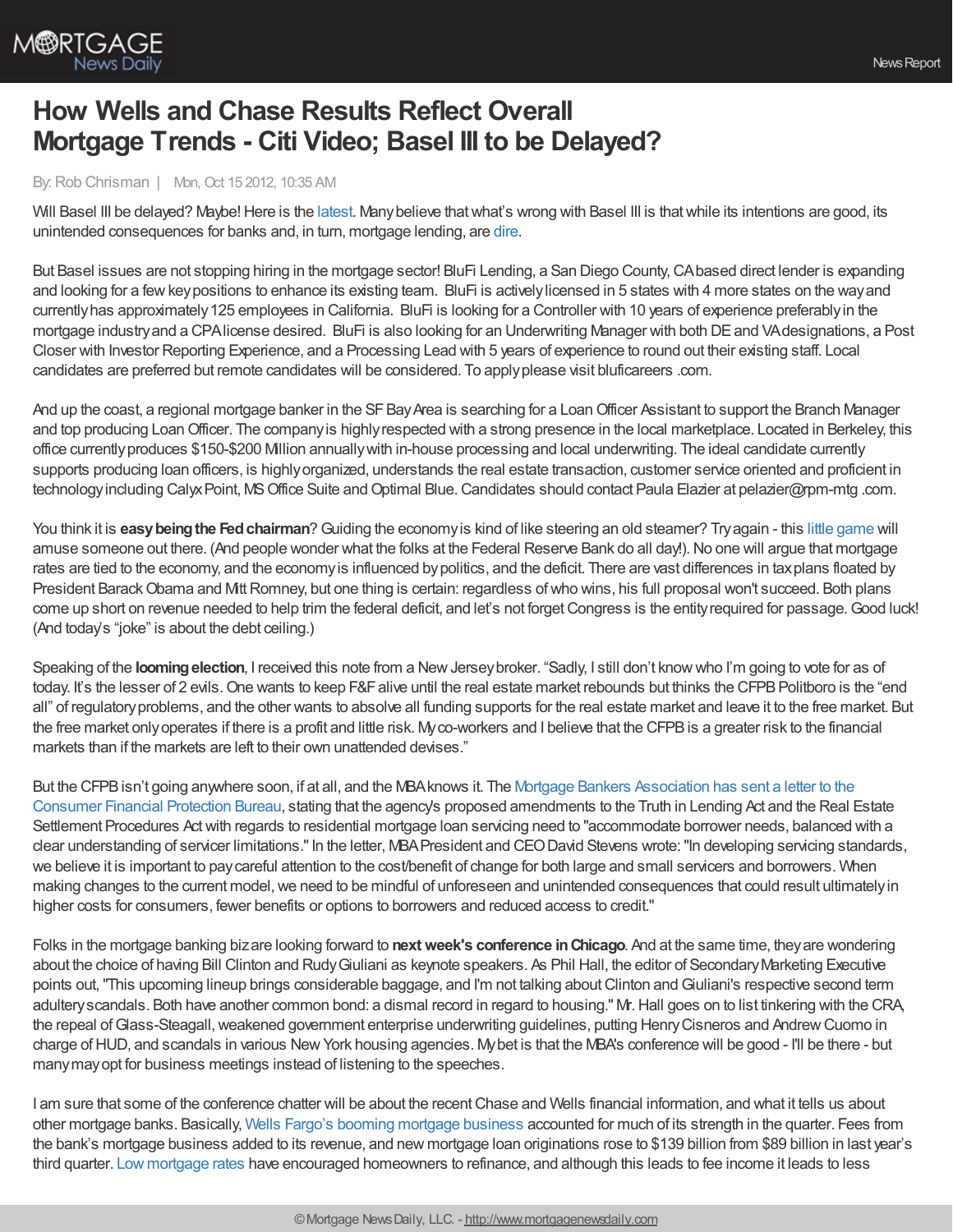

interest income for Wells, Chase, and any other bank. In fact, mortgage banking noninterest income surged 53 percent to \$2.8 billion in the third quarter at Wells Fargo from the same period a year earlier. Noninterest expense from foreclosed assets declined about 9%. Noninterest income from servicing plunged 81% in the mortgage banking business.

So**whydidWells' stock drop?**The stock fell mainlybecause **analysts are concerned**about Wells Fargo's abilityto make moneyon interest from loans that it originates. Having a portfolio of loans paying 3.5% doesn't earn as much, obviously, as a portfolio earning 4%. Wells Fargo and other banks have a shrinking net interest margin — the difference between interest it collects on loans and interest it must payto depositors and other lenders. Wells Fargo's net interest margin fell to 3.66 percent from 3.84 percent a year earlier.

But Wells is onlyone big bank that originates mortgages. Citi, who dropped to #9 in correspondent residential mortgage originations during the 2nd quarter (#5 in overall rankings), still has some major problems per Sheila Bair: http://www.americanbanker.com/video/why-sheilabair-worries-about-citigroups-future1053428-1.html.

JPMorgan Chase's (#2 in mortgages) earnings were helped by an increase in mortgage lending. New home loans and refinancings at the bank hit \$47 billion, up 29% from the period a year earlier. Refinancings accounted for roughly 75% percent of the quarter's mortgage volume, and Mr.Dimon said that itwon't last. Butwith the improving credit environment, **JPMorganset aside less moneytocover potential losses**, increasing its profits. In the mortgage banking business, the bank cut the amount of reserves by\$900 million. Across the bank, JPMorgan set aside \$1.79 billion of such funds, compared with \$2.41 billion a year earlier.

How about some relatively recent agency & investor news? It is best to read the actual bulletin for full details, but these will give you an indication for current events.

Don't forget that **Fannie Mae expandedDURefi Plus Financing**.OnOctober 11, Fannie Mae announced that existing mortgage loans with investor-paid mortgage insurance thatwas obtained to meet credit enhancement requirements for loans with LTVratios greater than 80% are noweligible for DURefi Plus financing if the coverage is converted to borrower-paid or lender-paid coverage. This change is effective October 13:

https://www.efanniemae.com/sf/guides/ssg/annltrs/pdf/2012/sel1211.pdf.

In response to the g-fee increase, **Pinnacle Capital** updated its extension and relock policy. AgencyARMs and fixed-rate products with terms over 15 years that locked before September 18th will incur a fee of 50 bps in addition to the current extension fees if theyneed to be extended past October 15th in order to fund. An extra 25 bps will be added to Agency ARMs and fixed-rate products with terms of 15 years or less. Relock costs for Conforming loans locked before September 18th remain unchanged, as do extension and relock costs for Conforming loans locked on or after that date.

Upon assessing concerns over Fair Lending and disparate treatment, **Pinnacle has amendedits broker compensationpolicies**. As of October 1st, broker compensation nowhas a 50 basis point flexibilityfrom the base thatwill be set for each Regional Production center; brokers in regions where the base is set at 200 bps mayopt for a compensation plan between 150 and 200 bps. Flat fees maystill be charged in addition to compensation up to \$750, and minimum and maximum compensation abilitywill continue to be allowed, provided that maximum compensation does not exceed 300 bps, including the flat fee. Borrower-paid compensation will no longer be accepted.

Pinnacle has also revised guidance on Conforming loans with LTVs between 95.01-97%, FHAloans on leasehold properties, disputed tradelines for USDAloans, and rental income for VAloans. For further details of the changes, see http://app.streamsend.com/c/17033491/67921/MeOllFj/wcjU? redirect\_tohttp%3A%2F%2Fwww.pcmwholesale.com%2Fserveannouncements.aspx%3Fid%3D258.

**MSI** is requiring sellers to provide Anti-Steering Disclosures for all loans with applications dated on or after April 6, 2011 where the Regulation Zsafe harbor is applicable. Loans that do not meet the Anti-Steering Disclosure requirements will be ineligible for funding.

In response to the USDApurchase funding situation, **FreedomMortgage** reminded clients that it does not permit financing on conditional commitments that are issued "subject to funding" and that all transactions that do not receive conditional approval before October 1st must be disclosed or re-disclosed with the new fee structure. FMC is accepting new applications for USDA refinance transactions provided that all disclosures reflect the updated g-fee structure. Clients should note that such transactions will not receive final approval or be permitted to close until after October 1st.

Turning to the markets, home loan rates continue to be just fine, and lastweek, during a relativelyquietweek, global concerns caused